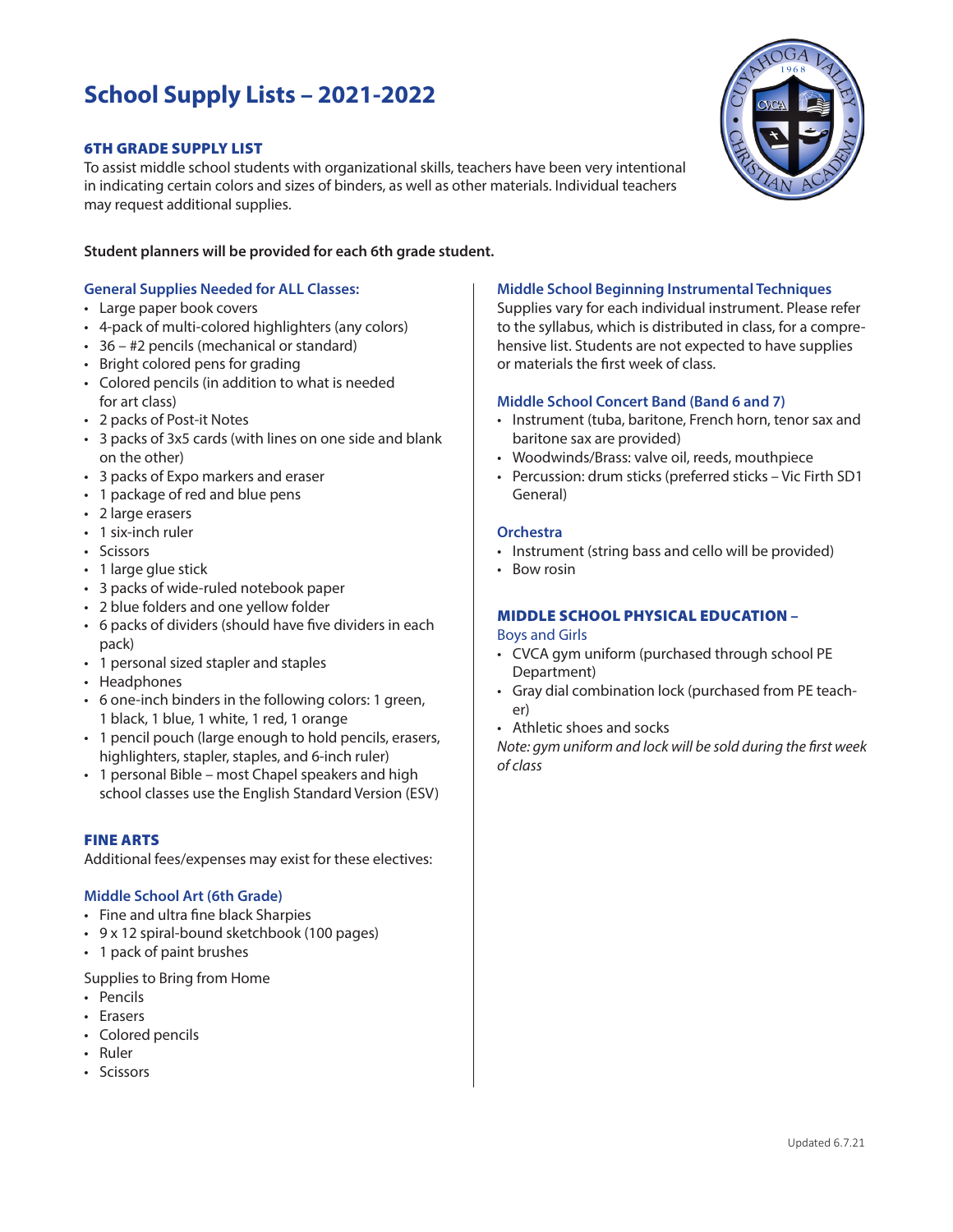# 7TH GRADE SUPPLY LIST

To assist middle school students with organizational skills, teachers have been very intentional in indicating certain colors and sizes of binders, as well as other materials. Individual teachers may request additional supplies.



# **Student planners will be provided for each 7th grade student.**

#### **General Supplies Needed for ALL Classes**

- 1 pack of colored pencils for Science
- 2 large paper book covers
- 2 pack of highlighters (any colors)
- 24 #2 pencils (mechanical or standard)
- 2 large erasers
- 1 six-inch ruler
- 5 packs of wide-ruled notebook paper
- 1 blue folder, 1 orange folder, 1 black folder, 1 yellow folder
- 3 packs of dividers (should have at least five dividers in each pack)
- 1 personal-sized stapler and staples
- One ½-inch white binder for Bible
- One ½-inch green binder for Science
- One 1-inch red binder for Math
- 1 pencil pouch (large enough to hold pencils, pens, erasers, highlighters, and 6-inch ruler)
- 1 personal Bible There is no specific translation required for 7th grade Bible class, most Chapel speakers and high school Bible classes use the English Standard Version (ESV)

## **To be asked for by individual teachers on the first day of school:**

## MATH

## **Pre-Algebra 7**

- 3-hole pencil pouch for binder (to hold calculator)
- 3 packs of lined index cards (100 count) for Pre-Algebra 7 ONLY
- Calculator Texas Instruments TI-30XS, TI-30X IIS
- \*\* Students will need a graphing calculator for high school but currently the Math Department is evaluating what the best model will be moving forward, so please wait to purchase a graphing calculator.

#### FINE ARTS

Additional fees/expenses may exist for these courses:

#### **Middle School Art (7th Grade)**

- Fine and ultra fine black Sharpies
- 9 x 12 spiral-bound sketchbook (100 pages)
- 1 pack of paint brushes

#### **Supplies to Bring from Home**

- Pencils
- Erasers
- Colored pencils
- Ruler
- Scissors

#### **Middle School Beginning Instrumental Techniques**

Supplies vary for each individual instrument. Please refer to the syllabus, which is distributed in class, for a comprehensive list. Students are not expected to have supplies or materials the first week of class.

#### **Middle School Concert Band (Band 6 and 7)**

- Instrument (tuba, baritone, French horn, tenor sax and baritone sax are provided)
- Woodwinds/Brass: valve oil, reeds, mouthpiece
- Percussion: drum sticks (preferred sticks Vic Firth SD1 General)

#### **Orchestra**

- Instrument (string bass and cello will be provided)
- Bow rosin

# MIDDLE SCHOOL HEALTH & PHYSICAL EDUCATION Boys and Girls

- CVCA gym uniform (purchased through school PE Department)
- Gray dial combination lock (purchased from PE teacher)
- Athletic shoes and socks

*Note: gym uniform and lock will be sold during the first week of class*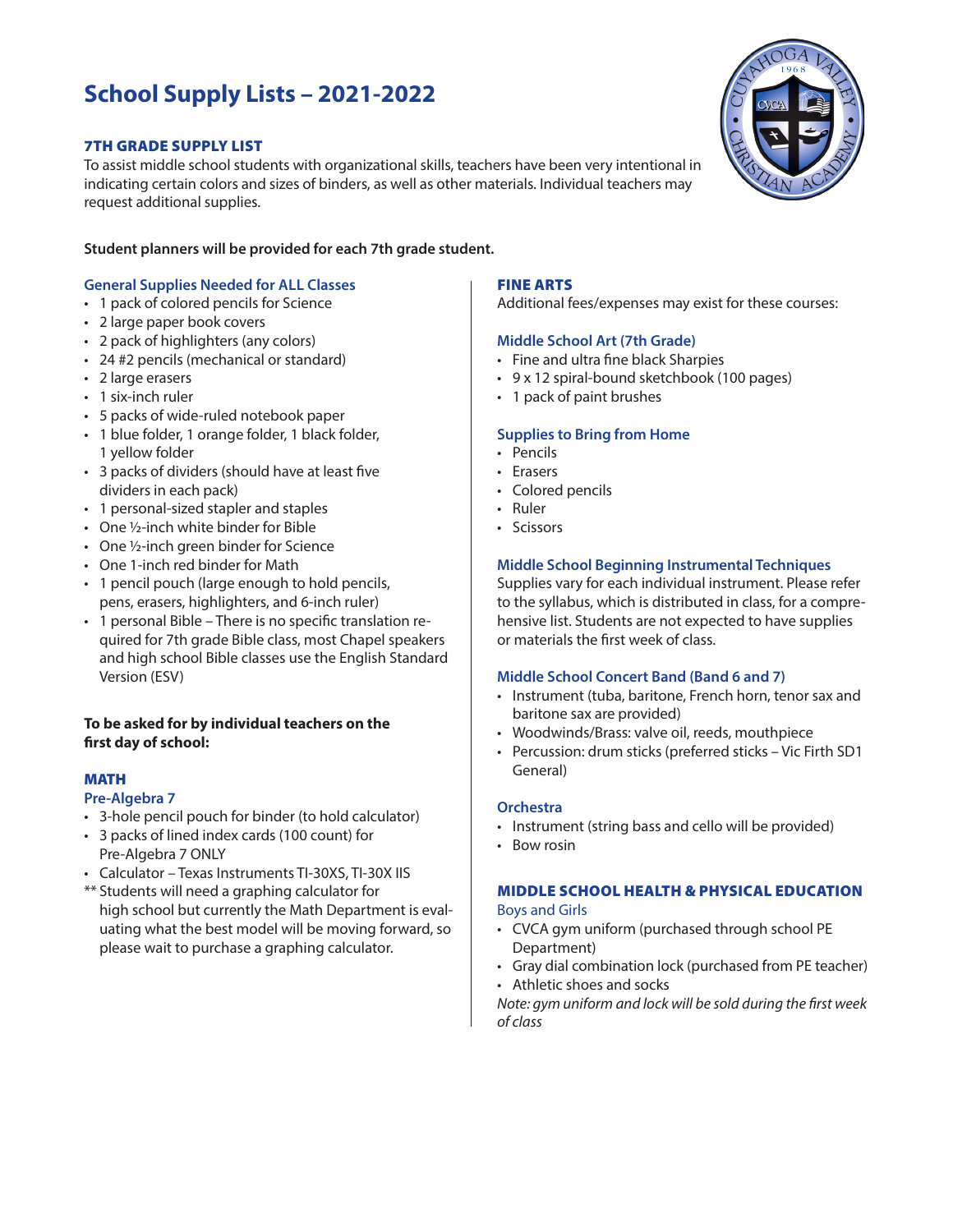## 8TH GRADE SUPPLY LIST

To assist middle school students with organizational skills, teachers have been very intentional in indicating certain colors and sizes of binders, as well as other materials. Individual teachers may request additional supplies.



- $\cdot$  3 1½-inch binders to share over 5 core subjects (Bible, English, History, Math, Science)
- Blunt scissors
- Book socks or paper book covers
- 16 divider tabs (3-English, 3-Math, 5-History, 5-Science)
- 2-pocket, 3-prong green folder (Health)
- Eraser
- Glue stick
- Highlighter yellow
- 1 personal Bible most Chapel speakers and high school classes use the English Standard Version (ESV)
- Pencils 4 #2 mechanical or standard
- Pens 2 black or blue; 2 green
- Small box of colored pencils
- 12-inch English/metric ruler
- Student planner
- White-out pen
- Loose-leaf notebook paper (not spiral notebook)
- Public library card

#### BIBLE

- 1 pack of 3x5 cards
- 1 pack of colored pencils

## MATH

#### **Advanced Pre-Algebra**

- Checking pens (bright color: green, purple, etc.)
- Graph paper
- Straight-edge (ruler is fine)
- Calculator Texas Instruments TI-30XS or TI-30X IIS; TI-30XA also acceptable (please etch student name on a non-removable part of calculator)
- \*\* Students will need a graphing calculator for high school but currently the Math Department is evaluating what the best model will be moving forward, so please wait to purchase a graphing calculator
- Wireless mouse (for navigating online math platform)

## **Middle School Algebra 1**

- Checking pens (bright color: green, purple, etc.)
- Graph paper
- Straight-edge (ruler)
- Wireless mouse (for navigating online math platform)
- Calculator Any TI-84 series graphing calculator *Note: please etch student name on a non-removable part of calculator*

# FINE ARTS

Additional fees/expenses may exist for these electives:

#### **Art 1**

Supply Kit – \$25.00 purchased from CVCA *(supplies are purchased in bulk at a discounted rate)* includes:

- Sketchbook
- Drawing pencils (2H, HB, 2B, 9B)
- Handheld pencil sharpener
- Kneaded eraser
- White vinyl eraser
- General's Factis eraser pen
- Paper blending stick
- Paper portfolio
- Aleene's Original Tacky Glue
- 1-inch Glaze brush
- Safety glasses
- Round sponge
- Needle tool
- Fettling knife
- Wooden tool
- Mosaic base

## **Middle School Beginning Instrumental Techniques**

Supplies vary for each individual instrument. Please refer to the syllabus, which is distributed in class, for a comprehensive list. Students are not expected to have supplies or materials the first week of class.

#### **Symphonic Band**

*See Band Handbook for Marching Band supplies*

- Instrument (tuba, baritone, French horn, tenor sax and baritone sax are provided)
- Brass: valve oil, tuning slide grease
- Woodwinds: #3 reeds or harder (except flutes)
- Percussionists: "2B" drumsticks, or equivalent (Vic Firth SDI General preferred)

#### **Orchestra**

- Instrument (string bass and cello will be provided)
- Bow rosin

#### **Middle School Media and Design**

StoryBoard Sketchpad (available on Amazon)

#### MIDDLE SCHOOL PE – Boys and Girls

- CVCA gym uniform (purchased through PE Dept.)
- Gray dial combination lock (purchased from PE teacher)
- Athletic shoes and socks

*Note: gym uniform & lock will be sold the first week of class*

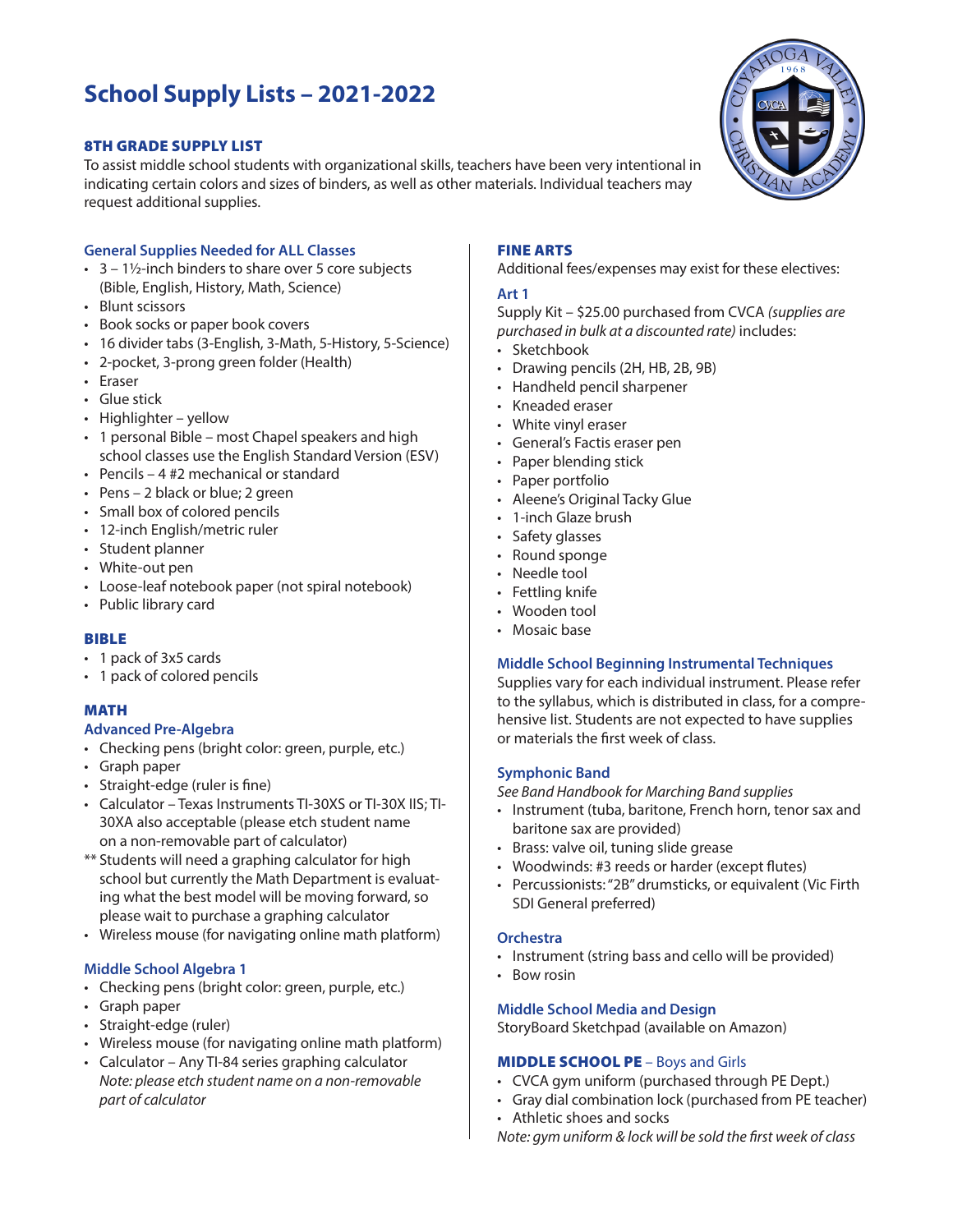# 9TH-12TH GRADE SUPPLY LIST

#### **General Supplies Needed for ALL Classes**

- 1 personal Bible most Chapel speakers and high school classes use the English Standard Version (ESV), Study Bible recommended
- Book socks or paper book covers
- College-ruled notebook paper
- Divider tabs 5-count
- Eraser
- Highlighter yellow
- Pencils #2 mechanical or standard
- Pens 2 each black, blue, green, red
- White-out pen
- Public library card

## BIBLE (All classes, including Biblical Greek and Worship Leadership)

- 1½-inch 3-ring clear view binder
- 5 divider tabs

#### **Biblical Greek**

• 3x5 multi-colored index cards

# ENGLISH **Global Lit. and Comp. 1 (Global Perspectives)**

- 3-ring binder with divider tabs
- Pocket folder
- Composition notebook

# **Global Lit. and Comp. 1 (Global Perspectives) Enriched**

- 3-ring binder with divider tabs
- Notebook paper for binder
- Composition notebook (journal)
- 4x6 index cards in different colors

## **English Lit. and Comp. 3 (American & British Dev.)**

- 1½-inch 3-ring clear view binder
- Composition notebook

## **Honors English Lit. and Comp.**

- 3-ring binder (any size)
- 3-ring clear view binder, at least 1½-inch with at least 3 divider tabs

## **AP English Lit. and Comp.**

- 3-ring binder (any size)
- 3-ring clear view binder, at least 1½-inch with at least 3 divider tabs (if you took Honors and still have your portfolio binder, you can keep using it for this)

# **AP English Lang. and Comp.**

- Folder or binder to be used for notes
- 2-inch binder to be used for writing portfolio

# **CL English Comp. and Literature in Society**

- 3-ring binder with divider tabs
- Notebook paper for binder

# FINE ARTS (All classes)

Additional fees/expenses may exist for these electives

# **AP Music Theory**

• Any folder or binder

#### **Art 1**

Supply Kit: \$25.00 purchased from CVCA *(supplies are purchased in bulk at a discounted rate)* includes:

- Sketchbook
- Drawing pencils (2H, HB, 2B, 9B)
- Handheld pencil sharpener
- Kneaded eraser
- White vinyl eraser
- General's Factis eraser pen
- Paper blending stick
- Paper portfolio
- Aleene's Original Tacky Glue
- 1-inch Glaze brush
- Safety glasses
- Round sponge
- Needle tool
- Fettling knife
- Wooden tool
- Mosaic base

## **2D Art 2: Drawing**

Supply Kit: \$20.00 purchased from CVCA *(supplies are purchased in bulk at a discounted rate)* includes:

- Hard bound black sketchbook
- Drawing pencils (2H, HB, 2B, 9B)
- Handheld pencil sharpener
- Kneaded eraser
- White vinyl eraser
- General's Factis eraser pen
- Paper blending stick
- Paper portfolio
- Charcoal Pencils

#### Additional Items:

• Colored pencils (Prismacolor set of 48 or more) +\$25

#### **2D Art 2: Painting**

- Hard-bound black sketchbook (\$5 purchased from Art Department)
- Paint Brushes
- 1 small round brush
- 1 large round brush

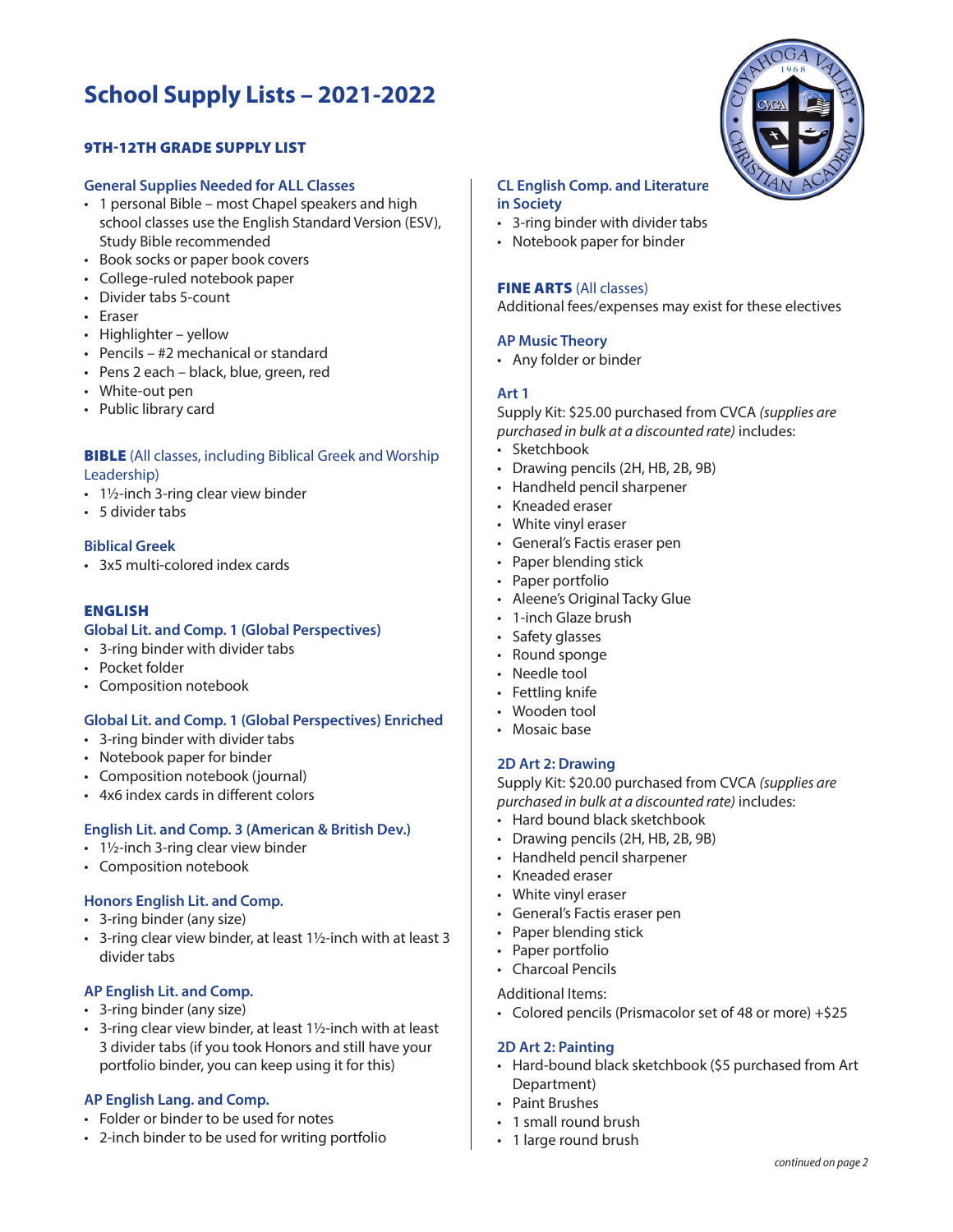- 1-inch flat brush
- ½-inch or smaller flat
- Helpful additional brushes: Filbert, bright, detail round, fan
- A set of acrylic paints Liquitex Basics (or similar, excluding BLICK brand) are good. Be sure to get 4 oz. TUBES, not jars.
	- Cadmium Yellow (medium hue)
	- Primary Blue/ Cerulean Blue
	- Ultramarine Blue
	- Primary Red
	- Cadmium Red (medium hue)
	- Yellow Oxide
	- Burnt Sienna/Red Oxide
	- Burnt Umber
	- Titanium White (you may want to invest in a large tube of this)
	- Optional: Black
- Small, old towel
- Apron or painting shirt
- Bag that fits all painting materials
- 16x20 Canvas (purchase a canvas that has been stapled in the back rather than the sides)

# **3D Art 2 Clay/Sculpture**

Supply Kit: \$15.00 purchased from CVCA *(supplies are purchased in bulk at a discounted rate)* includes:

- Safety glasses
- Round sponge
- Needle tool
- Fettling knife
- Wooden tool
- 1 inch hake or mop brush
- Mosaic base
- Aleene's Tacky Glue
- Sketchbook

Optional supplies:

- Personal Paint Brushes Tweezers
- Dust Mask
- \*\* Additional supplies maybe needed depending on your concentration

## **3D Art 2 Fibers**

Supply Kit: \$15.00 purchased from CVCA *(supplies are purchased in bulk at a discounted rate)* includes:

- Needle Felting Needles
- Needle Felting Block
- Sewing Needles
- Sketchbook
- Scissors
- Paint Brushes

Optional supplies:

- Items of Clothing to Dye
- Knitting needles or Crochet hook
- \*\* Additional supplies maybe needed depending on your concentration

# **2D Art 3**

- Portfolio show fee \$25
- Black hardbound sketchbook
- \*\* Additional supplies maybe needed depending on your concentration

# **3D Art 3**

Portfolio Show fee – \$25

Supply Kit: \$25.00 purchased from CVCA *(supplies are purchased in bulk at a discounted rate)* includes:

- Safety glasses
- Round sponge
- Needle tool
- Fettling knife
- Wooden tool
- 1 inch hake or mop brush
- Mosaic Base
- Aleene's Tacky Glue
- Needle Felting Needles
- Needle Felting Block
- Sewing Needles
- Sketchbook

Optional supplies:

- Items of Clothing to Dye
- Knitting needles or Crochet hook Tweezers
- Dust Mask
- \*\* Additional supplies maybe needed depending on your concentration

## **2D Art IV / AP Studio Art**

- Portfolio show fee \$25
- Black hardbound sketchbook
- \*\* Additional supplies maybe needed depending on your concentration

## **3D Art 4/AP 3D Art and Design**

Portfolio Show fee – \$25

Supply Kit: \$25.00 purchased from CVCA *(supplies are purchased in bulk at a discounted rate)* includes:

- Safety glasses
- Round sponge
- Needle tool
- Fettling knife
- Wooden tool
- 1-inch hake or mop brush
- Mosaic Base
- Aleene's Tacky Glue
- Needle Felting Needles
- Needle Felting Block
- Sewing Needles
- Sketchbook

## Optional supplies:

- Items of Clothing to Dye
- Knitting needles or Crochet hook Tweezers
- Dust Mask
- \*\* Additional supplies maybe needed depending on your concentration